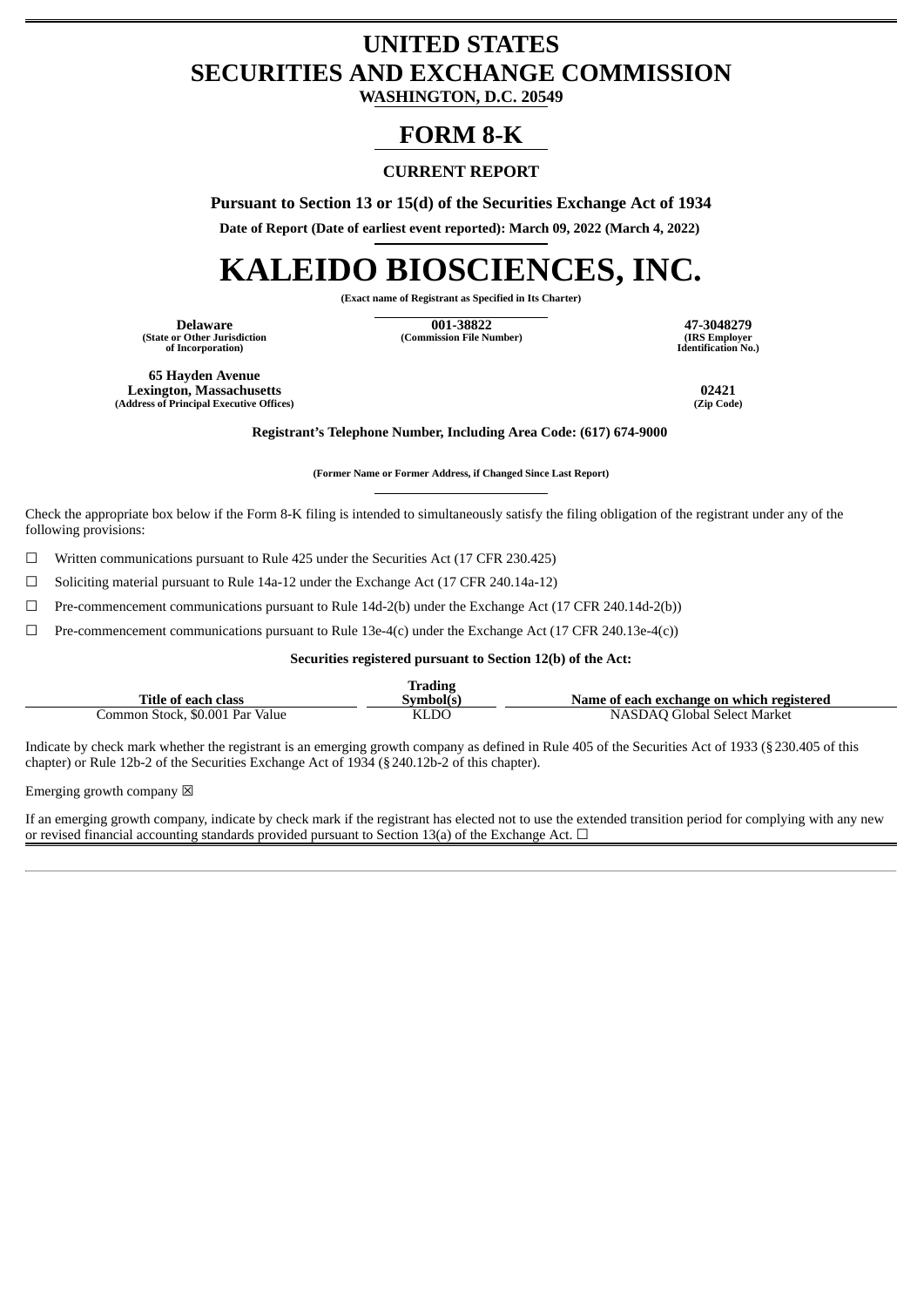#### Item 5.02 Departure of Directors or Certain Officers; Election of Directors; Appointment of Certain Officers; Compensatory Arrangements of **Certain Officers.**

On March 4, 2022, Jerald Korn, the General Counsel and Chief Operating Officer of Kaleido Biosciences, Inc. (the "Company"), submitted notice to the Company of his resignation, effective March 18, 2022, to pursue another opportunity. The Company will be entering into a consulting agreement with Mr. Korn pursuant to which Mr. Korn will provide general administrative and other corporate services to the Company through April 30, 2022. The Company thanks Mr. Korn for his contributions.